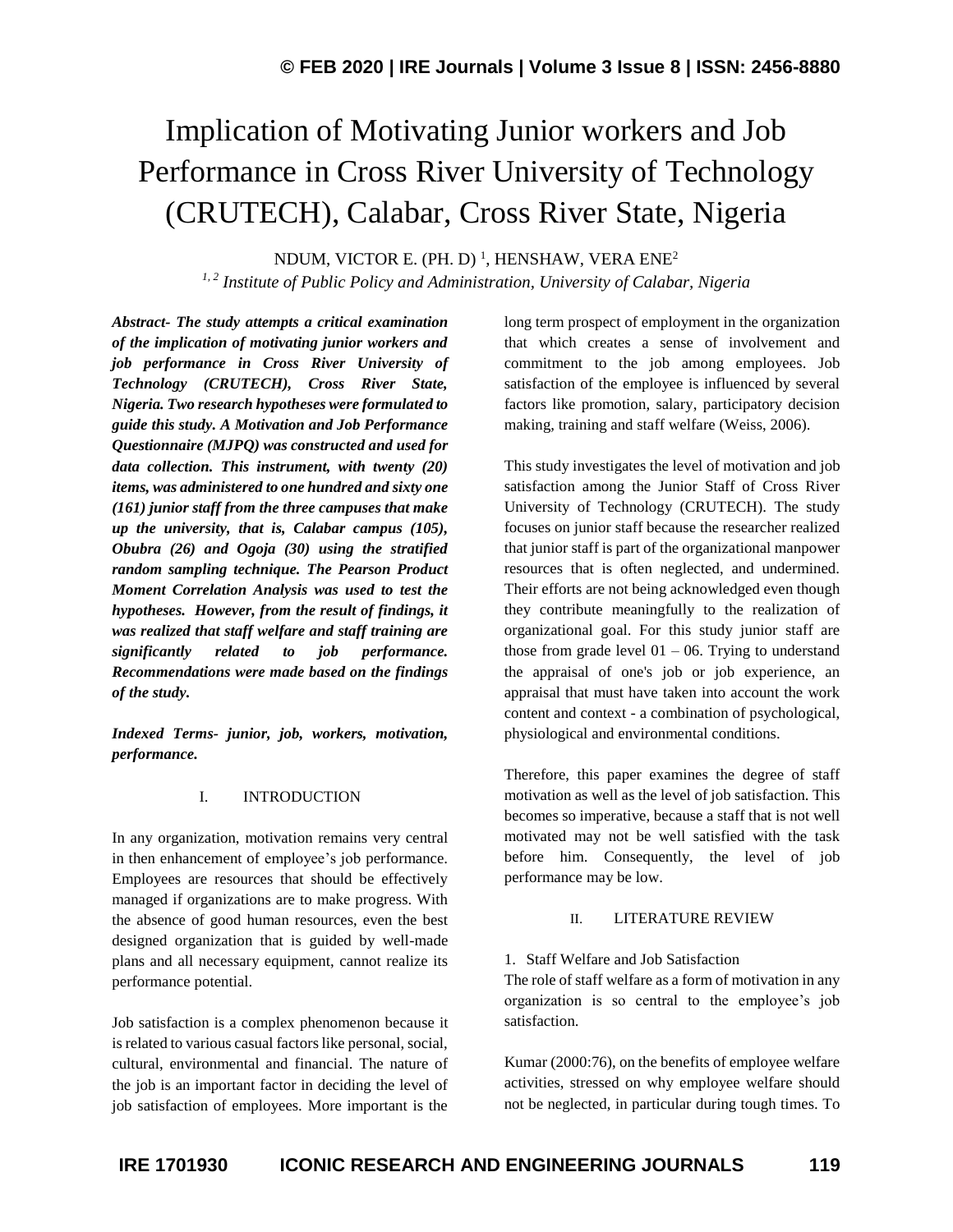# **© FEB 2020 | IRE Journals | Volume 3 Issue 8 | ISSN: 2456-8880**

him, tough times don't last, but enduring the same seems almost endless in the process. He added that, it is the responsibility of the management to ensure that employee welfare initiatives should not be put on the back burner in the name of cutting costs. Being prudent in spending is the key here, with constant communication to ward off adverse rumour and protect employee sentiments. It is not an easy task however, to look beyond the profit margins and focus on employee wellbeing in times of shrinking bottom line, but then, that is perhaps the need of the times. There are many organizations however who considered employee welfare as a hygiene issue. Staff welfare is what brings about employee satisfaction and enhanced productivity at the long run. Profitability of an organization is directing proportional to productivity of its employees. Therefore, an organization's attempt should be creating a motivating environment that promotes job satisfaction thereby developing employees who are motivated, productive and fulfilled. He clarified that cost cutting measures do not simply imply employee welfare compromise. It does not mean reducing the facilities provided to employees but eliminating all inefficient and unproductive activities in the organization to reduce wastage, increase productivity and reduce turnaround time in all operations of the organization which automatically results in cost saving.

He further asserted that "making an effort to earn employee goodwill should never be driven by the current economic scenario; it has to be an on-going effort. An organization is made up of its people, and not the other way round".

Employee friendly human resource policies are central to enhanced job satisfaction and productivity. It is also important to maintain a synergy between the employer and the employee. A contented employee is the key to the organizations success and in tough times, organizations should pay extra attention in facilitating quality work environment.

Acknowledging that it would be too impractical to mention that an organization should simply focus on employee welfare even if the profit margins are dipping, Kumar (2000:76), stated that during tough times, it becomes important for both the employee as well as the employee to put in their best efforts to sail

through the tough tides. "The organization needs to adopt a balanced approach in such a situation, cutting down on all the benefits is also dangerous and taking no action is also equally dangerous from the sustainability point of view" added Kumar.

Even in case, an organization is forced to take cost cutting measures, it should be taken in a matter that direct impact on employees. Welfare is kept to a minimum, as during tough times. It becomes all the more vital to keep sentiments of employee high and nothing should hurt their morale.

In a research carried out by Verma (2000), the significance of staff welfare was examined. Their work aimed at exploring the extent to which employee welfare impacts on customer services in Australia. Data were collected from a number of operational staff of the Mount Kosciusko Ski fields in Australia. The staff was selected at random and comprised both permanent local staff and seasonal staff, and completed a self-administered questionnaire. The results highlight the challenging living conditions of many seasonal workers on whom the industry depends and at the organizational level this research demonstrates a need for effective management skills and employment strategies that reflect the needs of seasonal staff. As was shown, there is a relationship between staff satisfaction customer's satisfaction and staff welfare. They researcher also identified some practical implications of their study. The study clearly indicates an area of human resource management which needs to be considered. When a region relies heavily on seasonal staff their welfare should be of prime consideration because disgruntled staff translates directly into disgruntled customers.

We stand on a threshold of a new era in which attention and interest are beginning to shift from things that are worked with, to the worker, from the machinery of industry, to the man who made, owns or operates it. According to him, in the early 1900s labour unions, social reformers, journalists and photographers brought to conditions experienced by industrial workers. In the ensuing economic climate of the late 1920s and 1930s, many executives came to believe that the foundation of business and of a democratic society itself rested in part in affirming the role of the worker. To inspire company loyalty,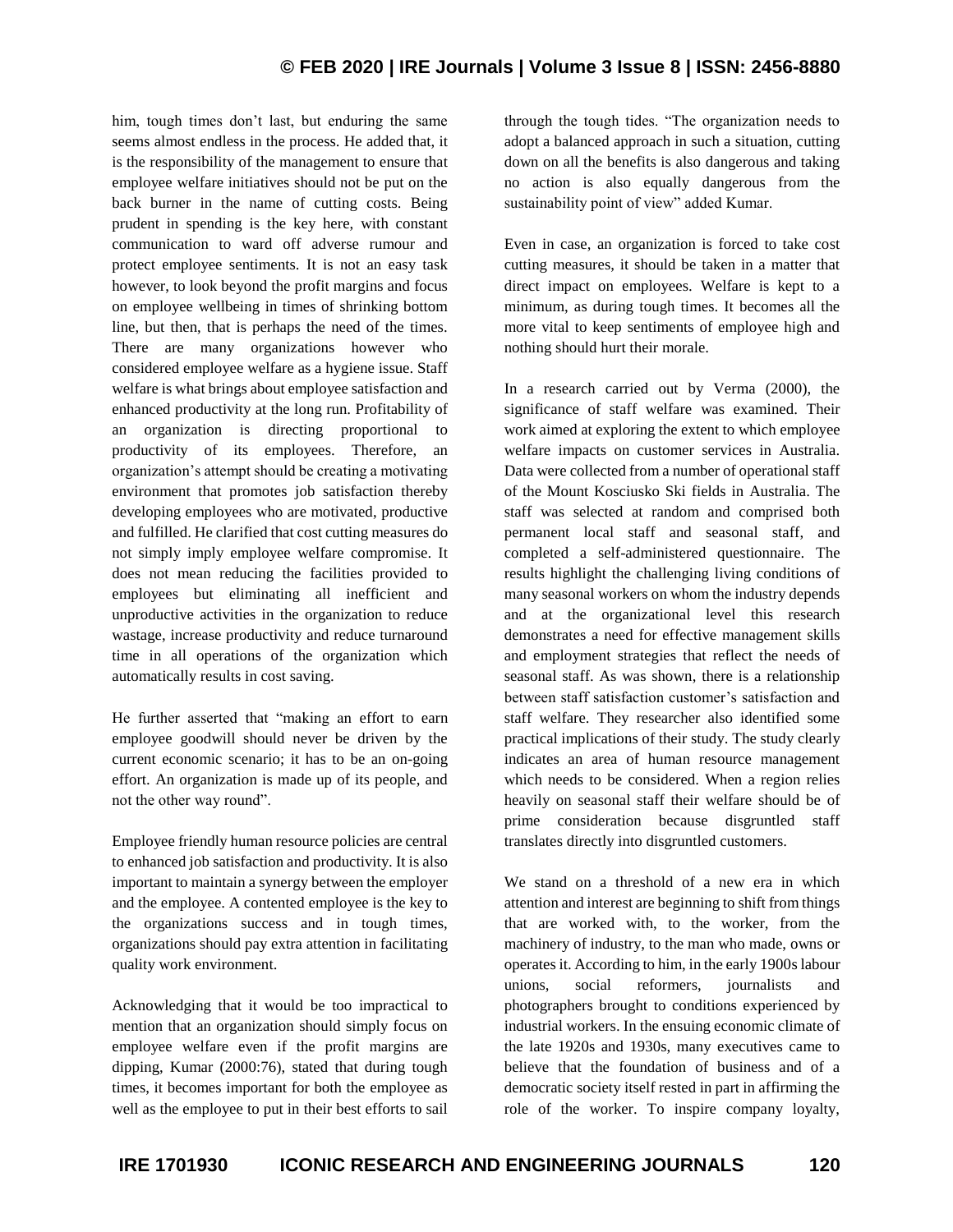# **© FEB 2020 | IRE Journals | Volume 3 Issue 8 | ISSN: 2456-8880**

discourage high employee turnover and unionization and present a good face to the public to the public, corporate managers began to focus on the wellbeing of the employee through the practice of welfare capitalism. In addition to pension, sick pay, disability benefits and stock purchase plans, western electric workers could participate in a range of recreational and educational programmes from running meets, tennis games, and baseball leagues to lunchtime concerts, beauty pageants and evening classes. The company's accident prevention programmes included the introduction of safety shoes, eye goggles, and guards for heavy machinery. To better understand worker productivity and job satisfaction, western. Electric became increasingly interested in studies from social, behavioural and medical sciences (Ndum, 2016).

From the above, there is an increasing need for the workers welfare to be taken seriously in order to ensure job satisfaction. It is obvious that the welfare of workers is very central to the development of every organization. If the junior staff of Cross River University of Technology experience good welfare attention, they will be satisfied with their jobs.

#### 2. Staff training and job satisfaction

Training involves an expert working with learners to transfer to them certain areas of knowledge or skills to improve in their current jobs.

Lazear, (2002) indicated that training can be initiated for a variety of reasons for an employee or group of employees. Some of these reasons are:

- When a performance/job satisfaction appraisal indicates performance improvement is needed.
- To "benchmark" the status of improvement so far in a performance effort.
- As part of succession planning to a planned change in role in the organization.
- To "pilot" or rest the operation of a new performance management system.
- To train about a specific topic.

Employees training remain a significant and beneficial activity to the employee and the organization. It is beneficial in the following reasons, increased job satisfaction and morale among employees; increased employee motivation, increased efficiencies in processes, resulting in financial gain, increased capacity to adopt new technologies and methods, increased innovation in strategies and products, reduced employees turnover e.g. conducting ethics training, risk management training about sexual harassment, diversity training etc (McNamara, 1997:231).

Chiang, (2005:139), carried out a research to investigate the expectations and perceptions of training quality between hotel managers and employees and to suggest implications for improving training quality and increasing training satisfaction, job satisfaction and intention to stay among employees in the hotel industry. The conceptual model of this study was developed based on SERQUAL and service – profit chain model. T-test showed that employees perceived low training quality needed, improvement. Results of regression analysis showed that training was positively related to training satisfaction and job satisfaction. Job satisfaction led positively to intention to stay. This study suggests more understanding of the importance of training and the need to pay more attention to staff training, in order to get job satisfaction.

According to Weiss (2006:79), employees should be trained for quality control management has to apply training in the organization alongside other motivational incentives to ensure proper job satisfaction of staff. Statistical process control (SPC) is concerned with the need for continual improvement. The technique of using statistical data on which to base decisions is fundamental part of ongoing improvement. It starts with the premise that companywide productivity levels, good enough in the past, will not be good enough tomorrow. In that respect, SPC is a tool plants used to develop ways to implement efforts and the measure their results. Manager/employee involvement and cooperation are the keys.

While the technical aspects of quality control and of SPC specifically have been well developed and perfected, training of employees is inadequate. In many companies, the engineers who set up processes and the employees who run them need to receive more training in the concepts and techniques. The organization's primary responsibility to employee is to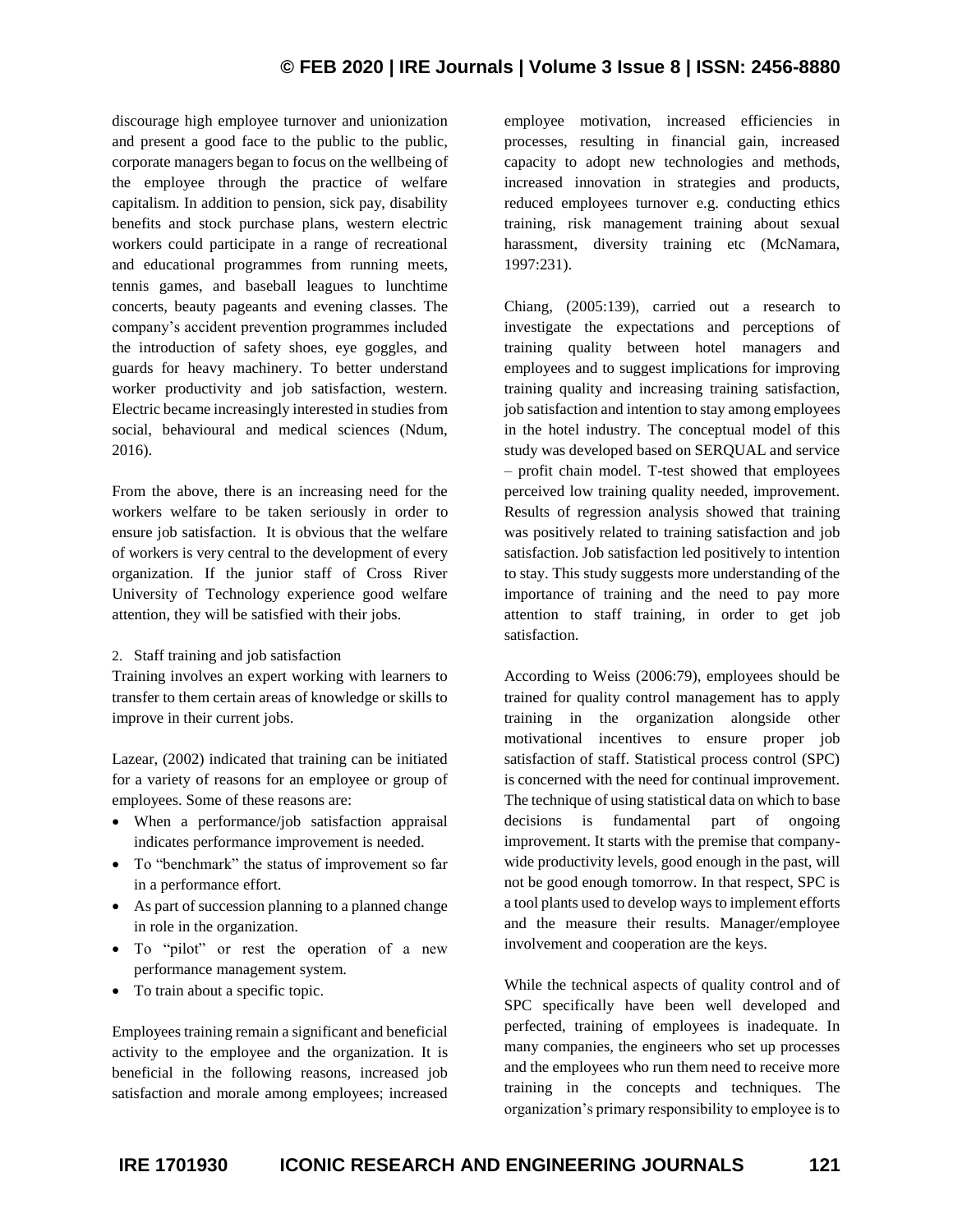furnish the right tools for the job and an environment conducive to doing the job right every time.

Staff training cannot be left to chance or to another employee who may be doing the job but is not trained to instruct a new hire. Too often organizations do not have the in-house resources to provide the required training.

McNamara, (2005) in his study to examine employees' training, job satisfaction and effects on restaurant internal brand image, a total of 330 questionnaires were distributed to front of the house employees who were working in five different casual dining chain restaurants and a total of 147 people responded. The study investigated employee attitudes towards the restaurant brand image employees' perceptions of their job and satisfaction and employee training and demographic characteristics. To test nine hypotheses, regression analysis was utilized. The result showed that employee job satisfaction, overall attitude on the value of employees training and working conditions were significant contributors for building positive brand image for employees in casual dinning restaurants. This work however reveals that employee needs training in order to improve their level of job satisfaction.

Oche (1980:40) investigated into the perception of teachers on in-service training. He used 272 teachers in Lagos state training colleges. The data collected through questionnaire and schedule tape recorded interview and from 24 teachers who were orally interviewed were computed using statistical package for the sciences (SPSS), the significance was determined by using percentage tabulations and chisquare  $(X^2)$  statistical test analysis. The result obtained indicated that in-service programme helps to update the knowledge of the trainee, as well as providing skills for improvement in their job.

## III. STATEMENT OF THE PROBLEM

This study attempts to consider the nature of staff motivation and job performance in a typical formal organization. This is even more critical because in many systems, the welfare and needs of the workers are being neglected.

It is difficult and tasking to imagine whether or not the Junior staff of Cross River University of Technology are well taken care of by the management of the University and government, but, the periodic incessant strike actions, peaceful demonstrations, agitations by individuals and unions, non-concession to consensus agreements with the government and lot more are all reflections and expressions of gross dissatisfaction by the junior staff. It indicates that they are not happy with themselves in their place of work. They are not satisfied and are easily aggrieved because they are not even able to meet their basic needs.

Based on the above, this study is geared towards getting to the depth of this lukewarmness, indifference and disillusionment in the attitude of junior staff. Could this dissatisfaction emanate from poor welfare, denial from training or absence of training programmes? This study shall delve into these salient issues and more, affecting the junior staff of Cross River University of Technology (CRUTECH).

# IV. PURPOSE OF THE STUDY

The general objective of this study was to determine the influence of motivation on job satisfaction among the junior staff of Cross River University of Technology (CRUTECH). Specifically, this study attempted to:

- i. Investigate the extent to which staff welfare affects job satisfaction.
- ii. Examine the influence of training on job satisfaction among junior staff of Cross River University of Technology

## V. RESEARCH QUESTIONS

- i. To what extent does staff welfare influence job satisfaction?
- ii. To what extent does training of staff influence job satisfaction?

## VI. STATEMENT OF HYPOTHESES

The following hypotheses were formulated to guide our study:

i. There is no significant relationship between staff welfare and job satisfaction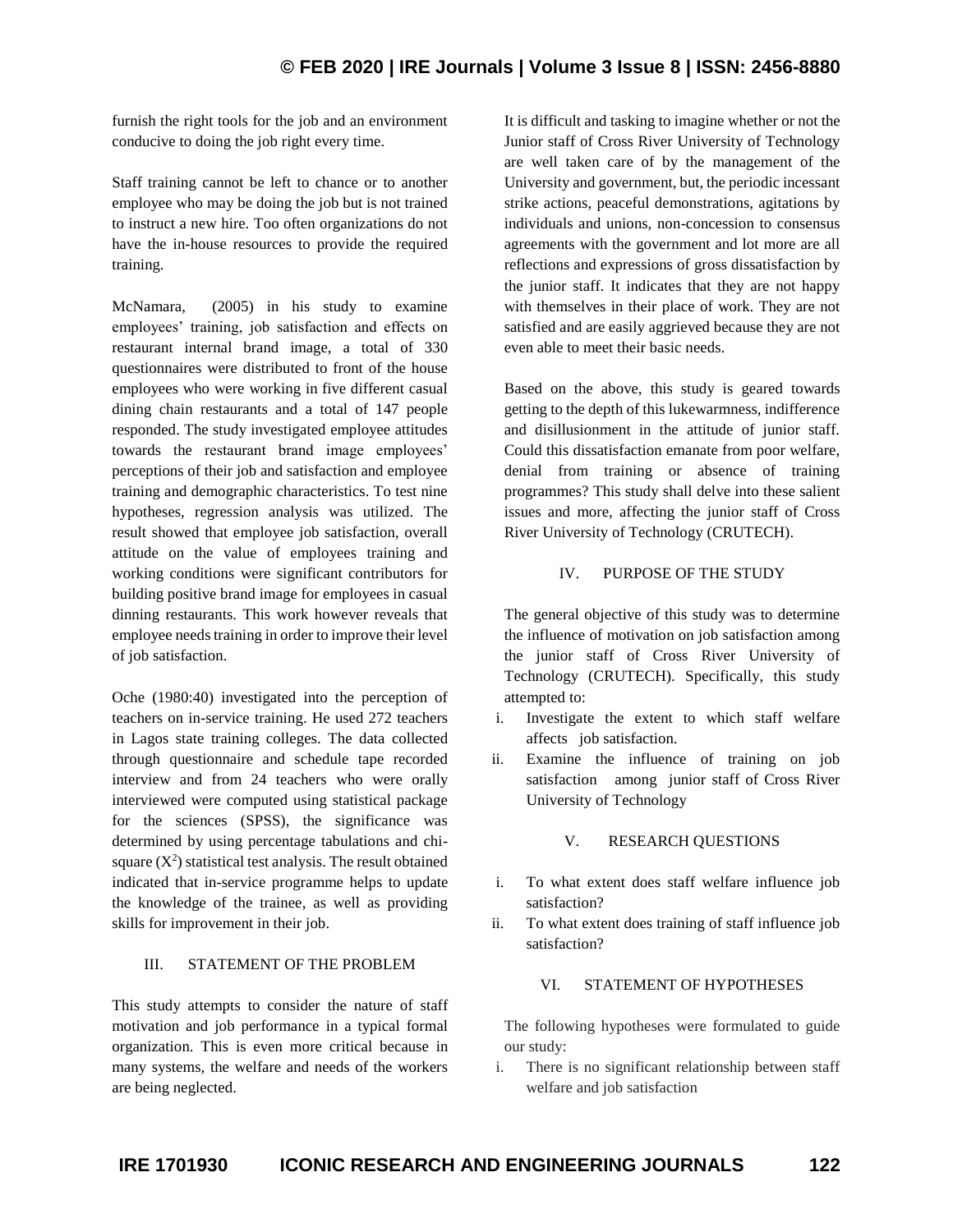ii. There is no significant relationship between staff training and job satisfaction.

#### VII. METHOD

This study adopted the survey research design. Two research questions were posed which were later transformed into two research hypotheses, formulated to guide this study. A staff motivation and job satisfaction questionnaire was constructed and used for data collection. This instrument, with twenty (20) items, was administered to one hundred and sixty one (161) junior staff drawn from a total population of three hundred (300) derived from the three campuses that make up the university, that is, Calabar campus (105), Obubra (26) and Ogoja (30), using the stratified random sampling technique. The Pearson Product Moment correlation analysis was used to test the hypotheses, as shown in Table 1 below.

# VIII. RESULTS

• Hypothesis 1

There is no significant relationship between staff welfare and job satisfaction.

Table 1 Pearson Product Moment Correlation Analysis of the relationship between staff welfare and junior workers job satisfaction

| Variables    | N   | $\bar{x}$ | <b>SD</b> | Df  | R    | p-    |
|--------------|-----|-----------|-----------|-----|------|-------|
|              |     |           |           |     |      | level |
| <b>Staff</b> | 161 | 9.55      | 2.32      | 159 | .436 | .000  |
| welfare      |     |           |           |     |      |       |
| Job          | 161 | 9.84      | 3.07      |     |      |       |
| satisfaction |     |           |           |     |      |       |

\*Significant at .05 level, df = 159; r=.436; p-level = .000

The result of the statistical analysis shows that the staff welfare of junior workers significantly relates with workers job satisfaction in Cross River University of Technology. This is so because the correlation coefficient is .436, at 159 degrees of freedom at .000 profitability level. Hence, the null hypothesis is rejected at .05 level of significance.

• Hypothesis 2

There is no significant relationship between staff training and job satisfaction in Cross River University of Technology.

Table 2 Pearson product moment correlation analysis of the relationship between staff training and job satisfaction

| Variables    | N   | $\bar{x}$ | <b>SD</b> | Df  | R    | p-    |
|--------------|-----|-----------|-----------|-----|------|-------|
|              |     |           |           |     |      | level |
| <b>Staff</b> | 161 | 11.09     | 1.61      | 159 | .154 | .052  |
| training     |     |           |           |     |      |       |
| Job          | 161 | 9.84      | 3.07      |     |      |       |
| satisfaction |     |           |           |     |      |       |

\*Not Significant at .05 level, df = 159; r=.154; p-level  $= 052$ 

The result of the data analysis for hypothesis two shows that there is no significant relationship between staff training and junior staff job satisfaction in Cross River University of Technology. This is so because  $(r=.154, df =159; p-level=.052)$ . Hence the null hypothesis is retained at .05 level of significance with .159 degree of freedom.

#### IX. DISCUSSION

#### • Hypothesis 1

In its null form, this hypothesis states that "there is no significant relationship between staff welfare and job satisfaction". After the test of this hypothesis, it was rejected, it became clear that staff welfare and job satisfaction are significantly related. This implies that the welfare of staff is very central to their job satisfaction. If the welfare of staff is given, priority attention, it will lead to enhanced job satisfaction. This confirms the position of Kumar (2000:76), on the benefits of employee welfare activities. He stressed on why employee welfare should not be neglected, in particular during tough times. To him, tough times don't last, but enduring the same seems almost endless in the process. He added that, it is the responsibility of the management to ensure that employee welfare initiatives should not be put on the back burner in the name of cutting costs.

It is therefore vital to state here that the junior staff of Cross River University of Technology see their